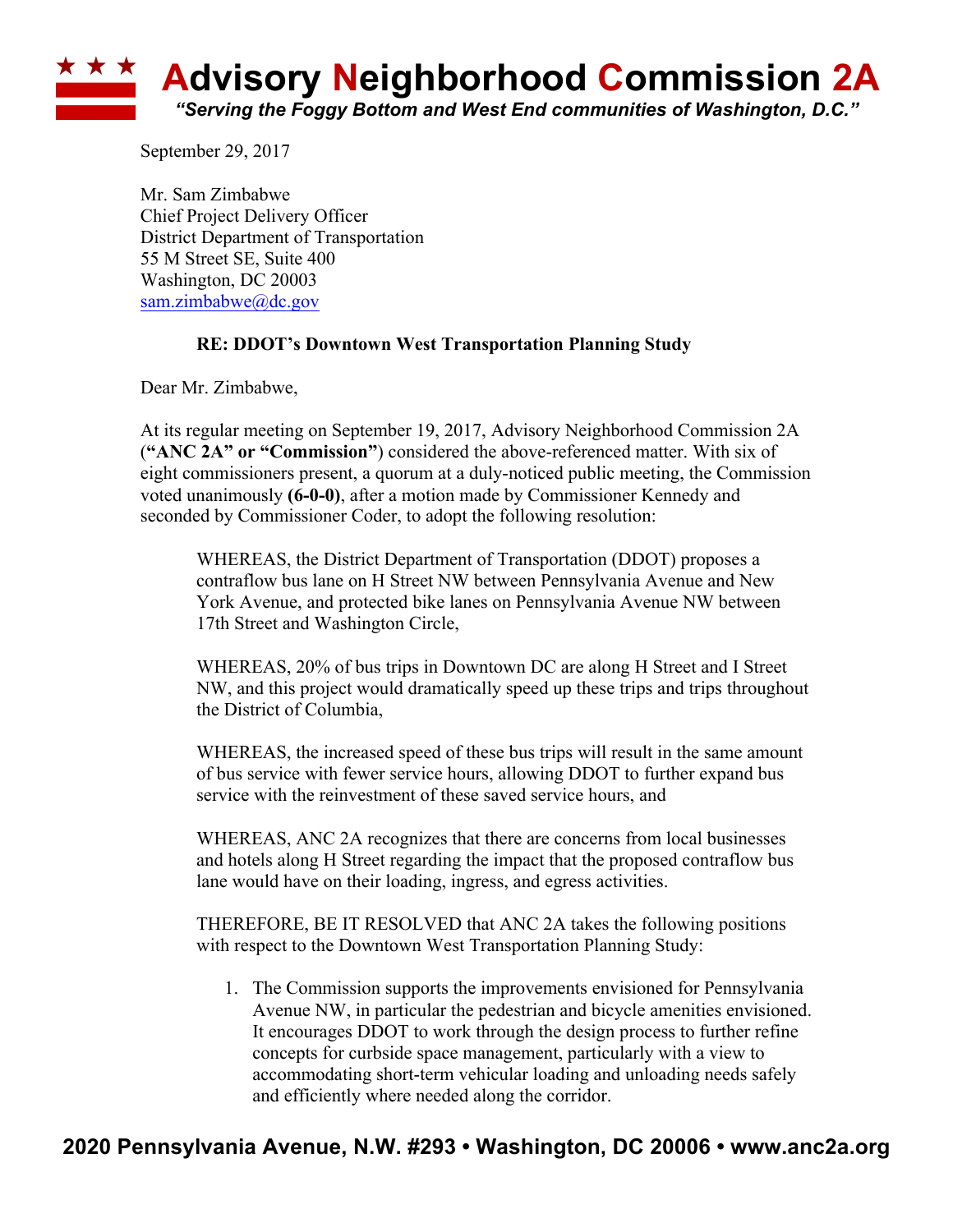## **Advisory Neighborhood Commission 2A**

**\* \* \*** 

*"Serving the Foggy Bottom and West End communities of Washington, D.C."*

2. During the construction phase of this project, when substantial portions of the roadway will be disrupted for rebuilding, ANC 2A encourages DDOT to pilot traffic pattern changes in the vicinity of Murrow Park in order to evaluate the feasibility of closing Pennsylvania Avenue through the park between  $18^{th}$  Street and  $19^{th}$  Street NW on a longer-term basis – a possibility envisioned previously in a study of this corridor conducted by the Golden Triangle Business Improvement District.

The Commission sees merit in simplifying the light cycle and turning movements at the intersection of  $19<sup>th</sup>$  Street, H Street, and Pennsylvania Avenue NW in order to give more time to vehicles proceeding eastbound onto H Street NW from Pennsylvania Avenue, a movement which is now one of the predominant west-to-east vehicular travel patterns in the District since the closure of Pennsylvania Avenue in front of the White House.

The Commission believes that simplifying the turning movements here could potentially create a safer intersection for all users while establishing a more inviting public space in the neighborhood – at the same time that travel times would be improved for the majority of users traversing the intersection. The Commission further believes that those trips that would need to be altered based on the closure can be accommodated via available capacity on the southern leg of H Street NW in the 1800 block and on other surface streets in the vicinity.

3. ANC 2A recognizes the potential of the contraflow bus lane concept on H Street NW to speed travel times for transit users along the corridor. However, the Commission has serious concerns regarding the impacts on ingress, egress, and loading for affected property interests on the H Street corridor. The Commission encourages DDOT to continue intensive outreach efforts with affected property interests and explore creative solutions in order to mitigate adverse impacts that irregular operation might cause for loading and building ingress and egress. The Commission looks forward to hearing from DDOT about its efforts to work with affected property interests to mitigate these impacts.

Above all else, the Commission supports the creation of a bus lane to serve the bus riders traversing this corridor, and on that basis, we encourage DDOT to reconsider the feasibility of placing a more traditional bus lane on I Street NW if proceeding with the contraflow lane on H Street NW proves infeasible.

Commissioner Patrick Kennedy  $(2A01@anc.de.gov)$  is the Commission's representative in this matter.